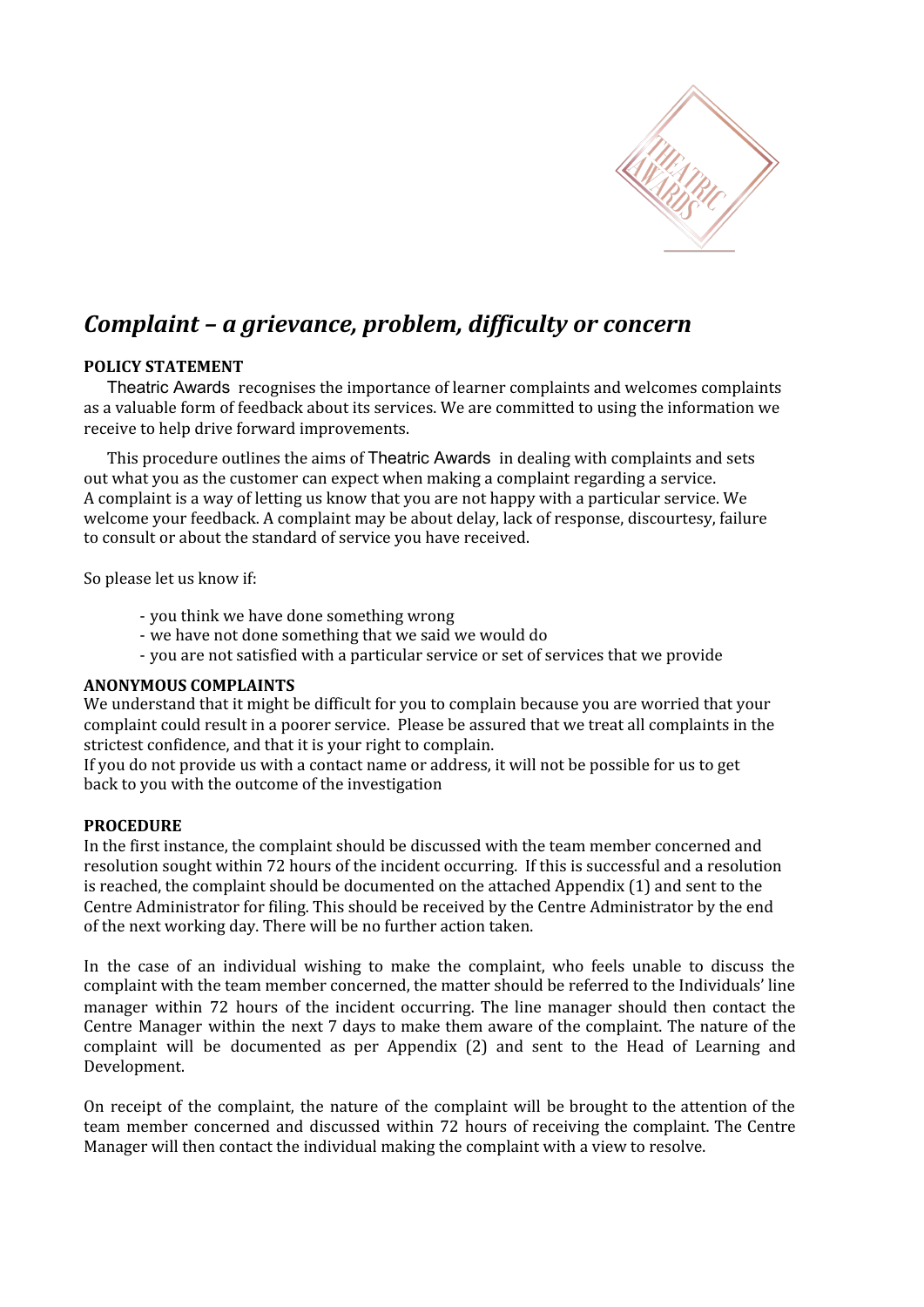If resolution cannot be found, the Centre Manager will arrange a meeting with all relevant parties and agree a resolution. This will take place within 30 days. This will be final.

The Centre Administrator will maintain a record of all complaints and make these available on request. All complaints must be regarded as confidential and discussed only with those parties involved. In the instance where the complaint is around an assessment / verification decision, then the stages outlined in the Appeals Procedure must be followed.

### **Appendix1**

#### **Record of Complaint**

Name of Individual making the complaint:

Location:

Date:

#### **Nature of complaint**

#### **Resolution Agreed:**

**Signed Complainant**: Date:

**Signed by Centre Manager** Date: